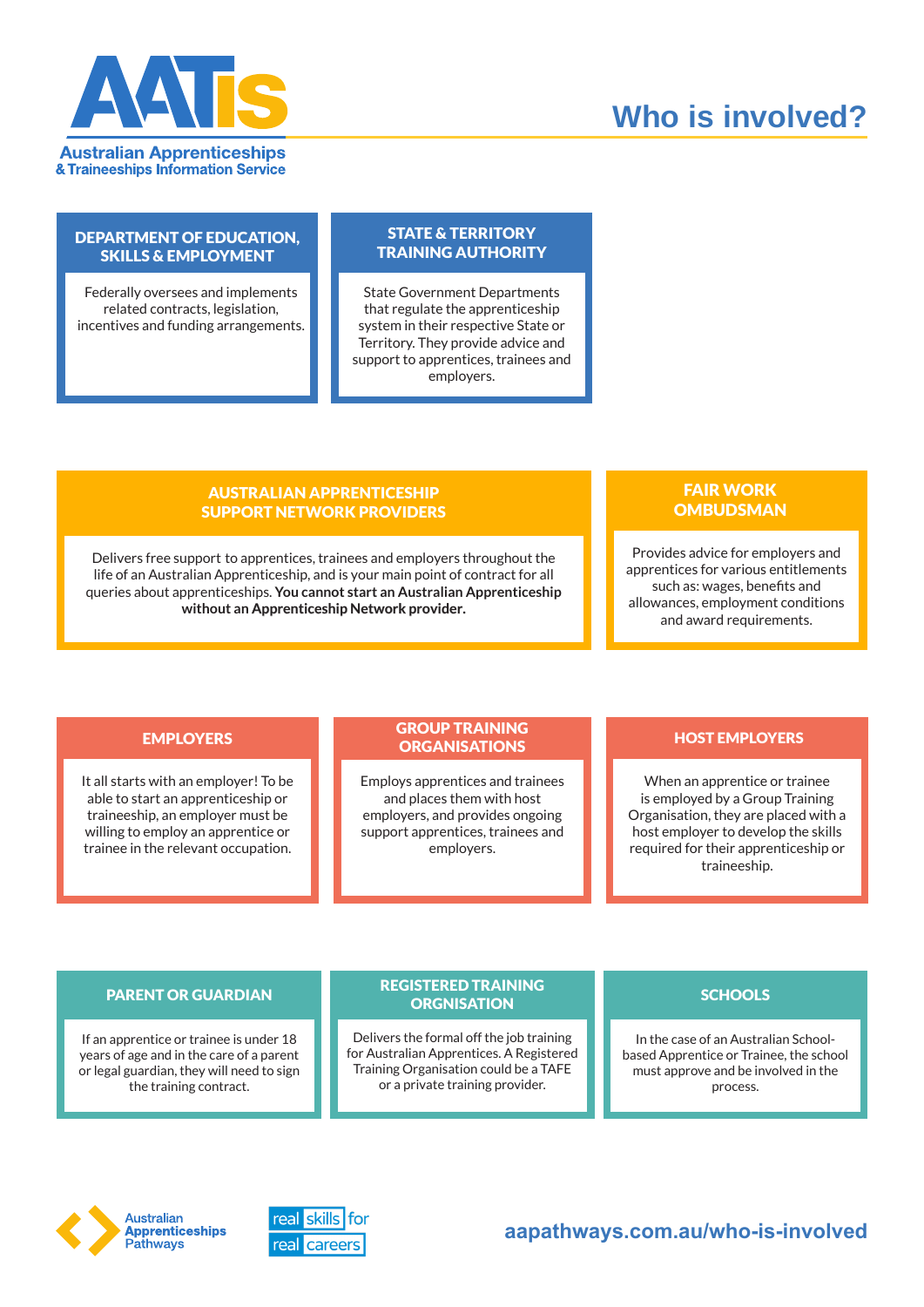

# **AUSTRALIAN CAPITAL TERRITORY**

| <b>STATE AND TERRITORY</b><br><b>TRAINING AUTHORITY</b>                        | <b>Skills Canberra</b><br>Phone: (02) 6205 8555<br>Website: www.skills.act.gov.au/apprenticeships         |
|--------------------------------------------------------------------------------|-----------------------------------------------------------------------------------------------------------|
|                                                                                |                                                                                                           |
| <b>AUSTRALIAN</b><br><b>APPRENTICESHIP SUPPORT</b><br><b>NETWORK PROVIDERS</b> | <b>Sarina Russo Apprenticeships</b><br>Phone: 1300 178 776<br>Website: www.sarinarusso.com/apprenticeship |
|                                                                                |                                                                                                           |
| <b>FAIR WORK</b><br><b>OMBUDSMAN</b>                                           | <b>Fair Work Ombudsman</b><br><b>Phone: 13 13 94</b><br>Website: www.fairwork.gov.au                      |
|                                                                                |                                                                                                           |
| <b>GROUP TRAINING</b><br><b>ORGANISATIONS</b>                                  | <b>GTO Service Provider Search - A.C.T.</b><br>Website - www.aapathways.com.au/sps/act/gto                |
|                                                                                |                                                                                                           |
| <b>REGISTERED</b><br><b>TRAINING</b><br><b>ORGNISATIONS</b>                    | <b>Skills Canberra - AVETARS</b><br>Phone: (02) 6205 8555<br>Website: www.avetars.act.gov.au              |



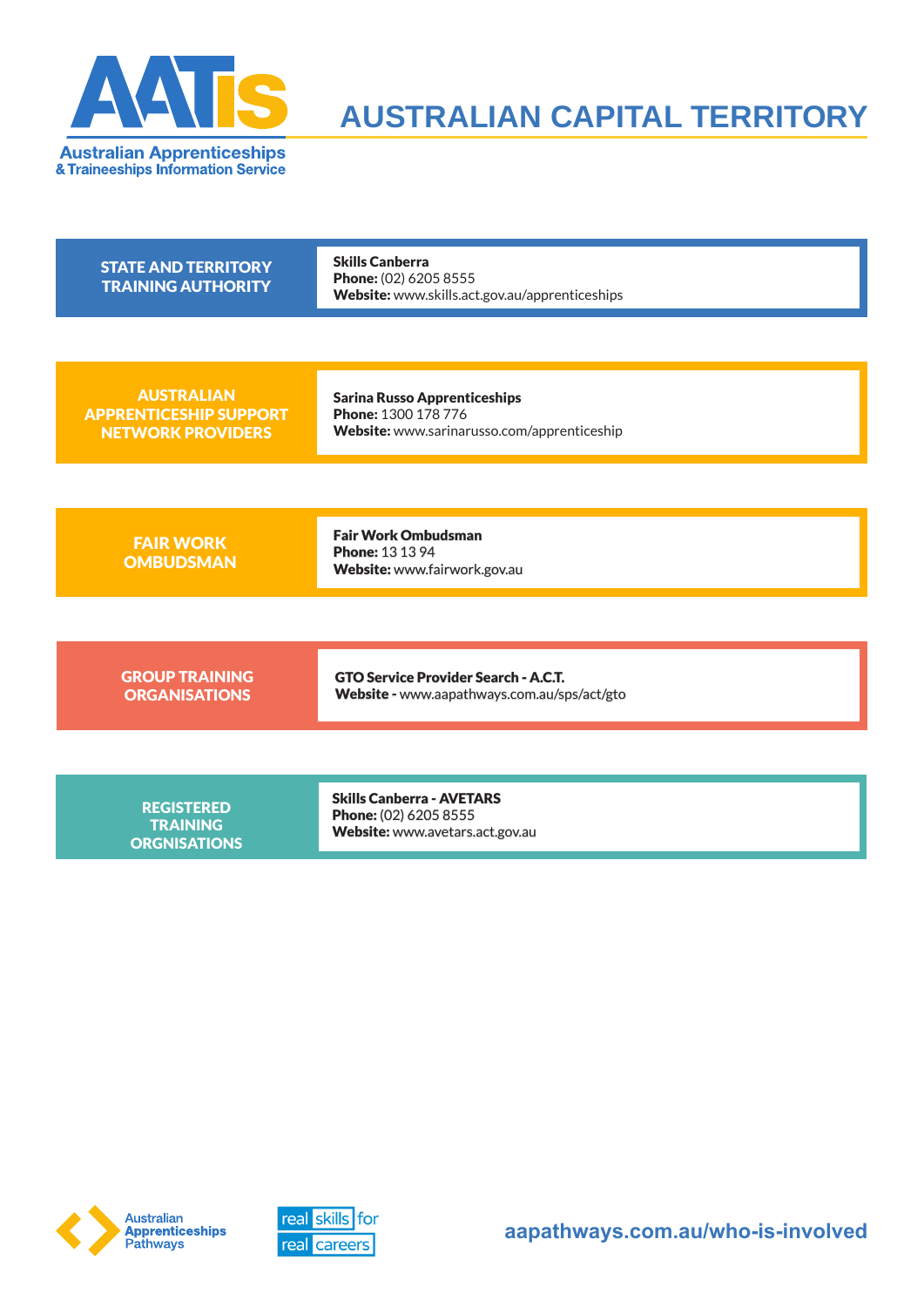



| <b>STATE AND TERRITORY</b><br><b>TRAINING AUTHORITY</b>                        | <b>Training Services NSW</b><br><b>Phone: 132811</b><br>Website: www.training.nsw.gov.au                                                                                                                                                                                                                                                                                     |
|--------------------------------------------------------------------------------|------------------------------------------------------------------------------------------------------------------------------------------------------------------------------------------------------------------------------------------------------------------------------------------------------------------------------------------------------------------------------|
|                                                                                |                                                                                                                                                                                                                                                                                                                                                                              |
| <b>AUSTRALIAN</b><br><b>APPRENTICESHIP SUPPORT</b><br><b>NETWORK PROVIDERS</b> | <b>Apprenticeship Support Australia</b><br>Phone: 1300 363 831<br>Website: www.apprenticeshipsupport.com.au<br><b>MEGT (Australia) Ltd</b><br>Phone: 1300 63 48<br>Website: www.megt.com.au<br><b>Sarina Russo Apprenticeships</b><br>Phone: 1300 178 776<br>Website: www.sarinarusso.com/apprenticeship<br><b>VERTO</b><br>Phone: 1300 483 786<br>Website: www.verto.org.au |
|                                                                                |                                                                                                                                                                                                                                                                                                                                                                              |
| <b>FAIR WORK</b><br><b>OMBUDSMAN</b>                                           | <b>Fair Work Ombudsman</b><br><b>Phone: 13 13 94</b><br>Website: www.fairwork.gov.au                                                                                                                                                                                                                                                                                         |
|                                                                                |                                                                                                                                                                                                                                                                                                                                                                              |
| <b>GROUP TRAINING</b><br><b>ORGANISATIONS</b>                                  | <b>GTO Service Provider Search - New South Wales</b><br>Website: www.aapathways.com.au/sps/nsw/gto                                                                                                                                                                                                                                                                           |
|                                                                                |                                                                                                                                                                                                                                                                                                                                                                              |
| <b>REGISTERED TRAINING</b><br><b>ORGNISATION</b>                               | <b>Smart and Skilled</b><br>Phone: 1300 722 104<br>Website: www.smartandskilled.nsw.gov.au                                                                                                                                                                                                                                                                                   |



**aapathways.com.au/who-is-involved**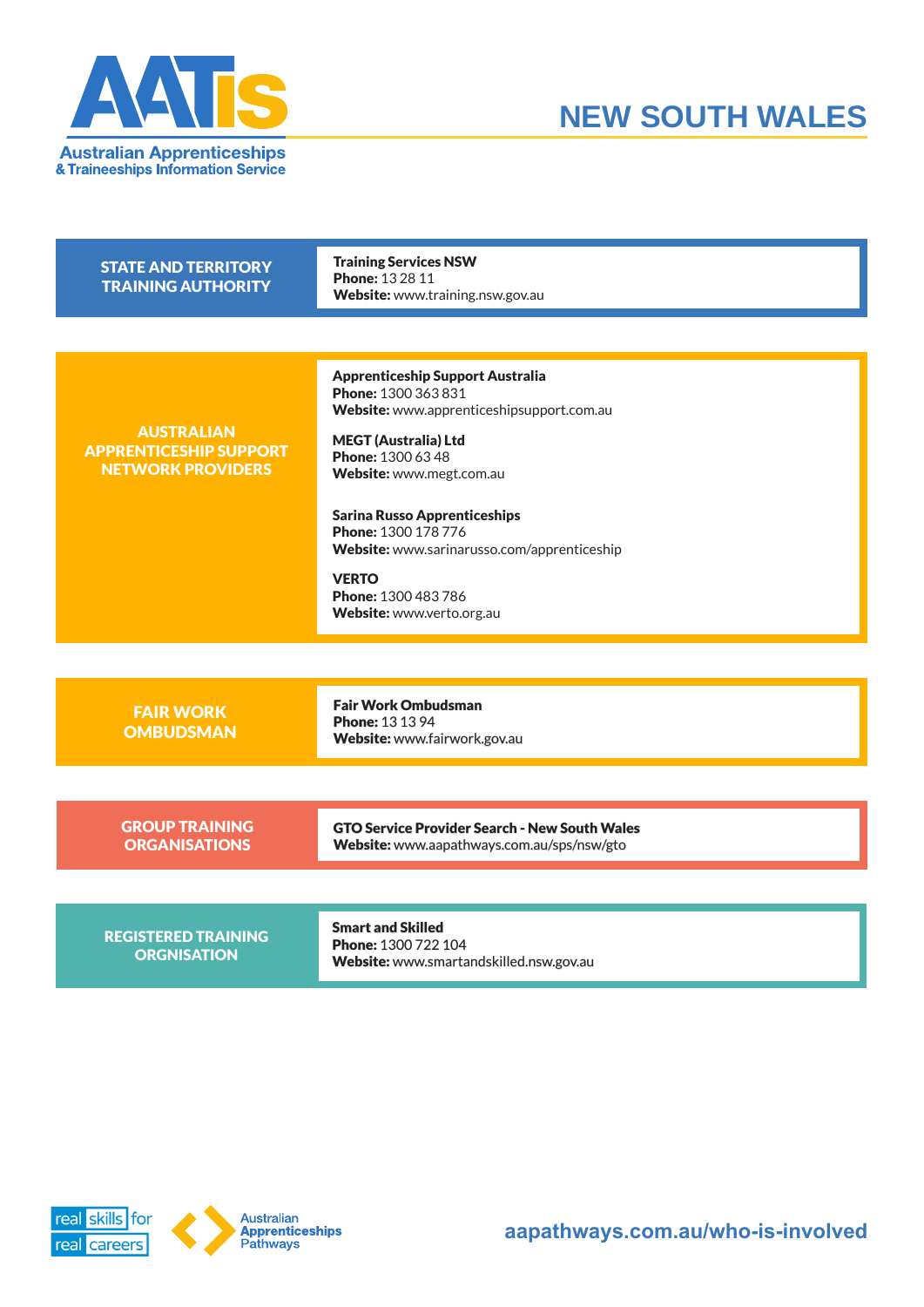



| <b>STATE AND TERRITORY</b><br><b>TRAINING AUTHORITY</b>                        | <b>Department of Trade, Business and Innovation</b><br>Phone: (08) 8935 7716<br>Website: www.business.nt.gov.au/publications/policies/apprenticeship-and-trainee-policies |
|--------------------------------------------------------------------------------|---------------------------------------------------------------------------------------------------------------------------------------------------------------------------|
|                                                                                |                                                                                                                                                                           |
| <b>AUSTRALIAN</b><br><b>APPRENTICESHIP SUPPORT</b><br><b>NETWORK PROVIDERS</b> | <b>Australian Apprenticeships NT</b><br>Phone: 08 8965 1200<br>Website: www. https://www.australianapprenticeshipsnt.com.au/                                              |
|                                                                                |                                                                                                                                                                           |
| <b>FAIR WORK</b><br><b>OMBUDSMAN</b>                                           | <b>Fair Work Ombudsman</b><br><b>Phone: 13 13 94</b><br>Website: www.fairwork.gov.au                                                                                      |
|                                                                                |                                                                                                                                                                           |
| <b>GROUP TRAINING</b><br><b>ORGANISATIONS</b>                                  | <b>GTO Service Provider Search - Northern Territory</b><br>Website: www.aapathways.com.au/sps/nt/gto                                                                      |
|                                                                                |                                                                                                                                                                           |
| <b>REGISTERED TRAINING</b><br><b>ORGNISATION</b>                               | NT Apprenticeships and Traineeships Database<br>Phone: (08) 8935 7720<br>Website: www.apprenticeships.nt.gov.au                                                           |

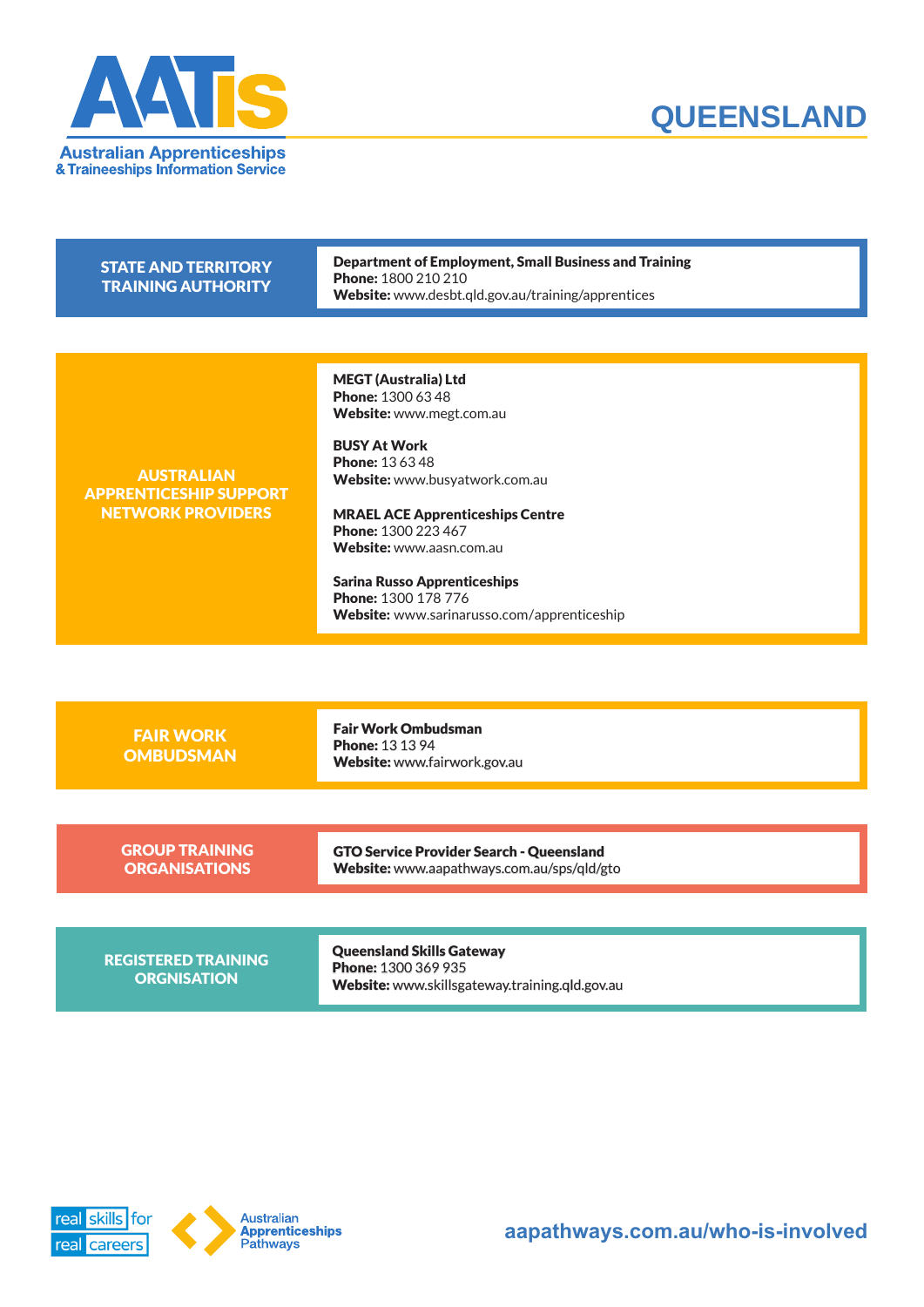



| <b>STATE AND TERRITORY</b><br><b>TRAINING AUTHORITY</b>                        | South Australian Skills Gateway<br><b>Phone: 1800 673 097</b><br><b>Website:</b> www.skills.sa.gov.au/Apprenticeships-traineeships         |
|--------------------------------------------------------------------------------|--------------------------------------------------------------------------------------------------------------------------------------------|
| <b>AUSTRALIAN</b><br><b>APPRENTICESHIP SUPPORT</b><br><b>NETWORK PROVIDERS</b> | <b>MAS NATIONAL</b><br>Phone: 1300 627 628<br>Website: www.masexperience.com.au<br><b>MEGT (Australia) Ltd</b><br><b>Phone: 1300 63 48</b> |
| <b>FAIR WORK</b><br><b>OMBUDSMAN</b>                                           | Website: www.megt.com.au<br><b>Fair Work Ombudsman</b><br><b>Phone: 13 13 94</b><br>Waheita: www.fainwork.cov.au                           |

Website: www.fairwork.gov.au

GROUP TRAINING **ORGANISATIONS** 

GTO Service Provider Search - South Australia Website: www.aapathways.com.au/sps/sa/gto

REGISTERED **TRAINING** ORG**A**NISATION South Australian Skills Gateway Phone: 1800 673 097 Website: www.skills.sa.gov.au/course-search

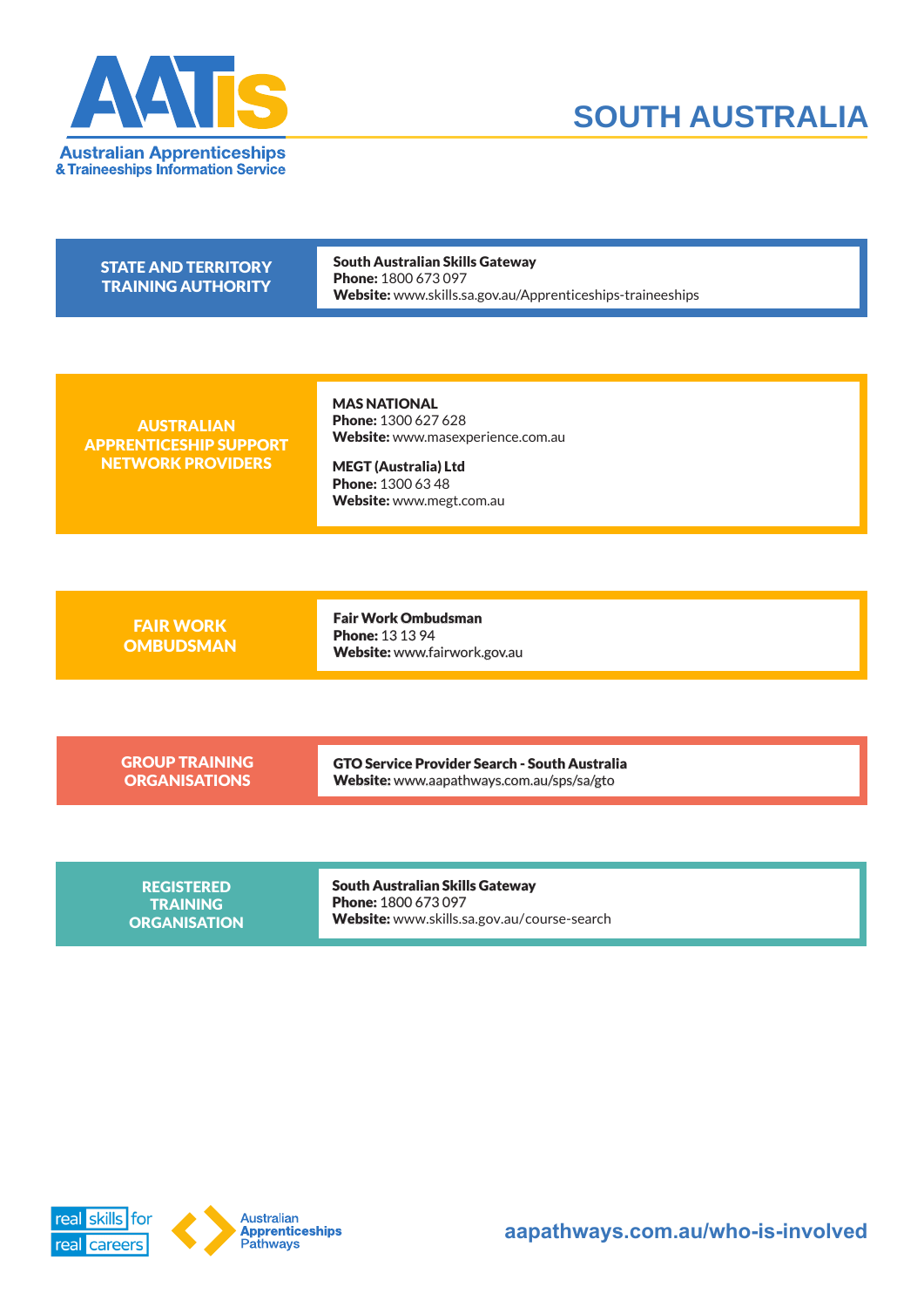



| <b>STATE AND TERRITORY</b><br><b>TRAINING AUTHORITY</b>                        | <b>Skills Tasmania</b><br>Phone: 1800 655 846<br>Website: www.skills.tas.gov.au/apprenticeshipstraineeships                                                     |
|--------------------------------------------------------------------------------|-----------------------------------------------------------------------------------------------------------------------------------------------------------------|
|                                                                                |                                                                                                                                                                 |
| <b>AUSTRALIAN</b><br><b>APPRENTICESHIP SUPPORT</b><br><b>NETWORK PROVIDERS</b> | <b>MAS NATIONAL</b><br>Phone: 1300 627 628<br>Website: www.masexperience.com.au<br><b>MEGT (Australia) Ltd</b><br>Phone: 1300 63 48<br>Website: www.megt.com.au |
|                                                                                |                                                                                                                                                                 |
| <b>FAIR WORK</b><br><b>OMBUDSMAN</b>                                           | <b>Fair Work Ombudsman</b><br><b>Phone: 13 13 94</b><br>Website: www.fairwork.gov.au                                                                            |
|                                                                                |                                                                                                                                                                 |
| <b>GROUP TRAINING</b><br><b>ORGANISATIONS</b>                                  | <b>GTO Service Provider Search - South Australia</b><br>Website: www.aapathways.com.au/sps/tas/gto                                                              |
|                                                                                |                                                                                                                                                                 |
|                                                                                |                                                                                                                                                                 |

REGISTERED TRAINING **ORGNISATIONS** 

Skills Tasmania Phone: 1800 655 846 Website: www.skills.tas.gov.au/learning/findingcoursesandtrainingproviders

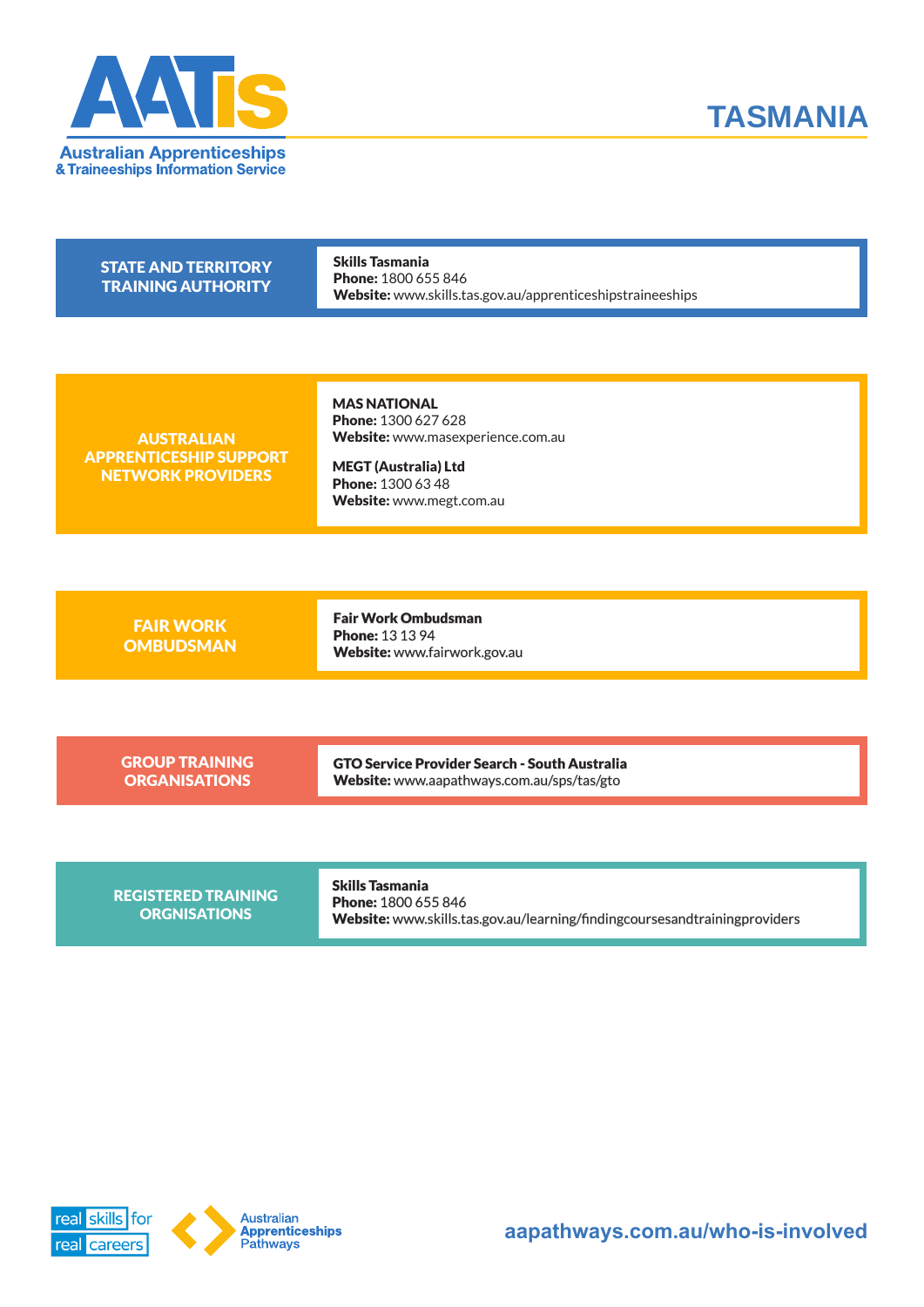



| <b>STATE AND TERRITORY</b><br><b>TRAINING AUTHORITY</b>                        | <b>Victorian Registration and Qualifications Authority (VRQA)</b><br>Phone: 1300 722 603<br>Website: www.vrqa.vic.gov.au                                                                                                                                                                                                                                                                    |
|--------------------------------------------------------------------------------|---------------------------------------------------------------------------------------------------------------------------------------------------------------------------------------------------------------------------------------------------------------------------------------------------------------------------------------------------------------------------------------------|
|                                                                                |                                                                                                                                                                                                                                                                                                                                                                                             |
| <b>AUSTRALIAN</b><br><b>APPRENTICESHIP SUPPORT</b><br><b>NETWORK PROVIDERS</b> | <b>Apprenticeship Support Australia</b><br>Phone: 1300 363 831<br>Website: www.apprenticeshipsupport.com.au<br><b>MAS NATIONAL</b><br>Phone: 1300 627 628<br>Website: www.masexperience.com.au<br><b>MEGT (Australia) Ltd</b><br>Phone: 1300 63 48<br>Website: www.megt.com.au<br><b>Sarina Russo Apprenticeships</b><br>Phone: 1300 178 776<br>Website: www.sarinarusso.com/apprenticeship |
|                                                                                |                                                                                                                                                                                                                                                                                                                                                                                             |
| <b>FAIR WORK</b><br><b>OMBUDSMAN</b>                                           | <b>Fair Work Ombudsman</b><br><b>Phone: 13 13 94</b><br>Website: www.fairwork.gov.au                                                                                                                                                                                                                                                                                                        |
|                                                                                |                                                                                                                                                                                                                                                                                                                                                                                             |
| <b>GROUP TRAINING</b><br><b>ORGANISATIONS</b>                                  | <b>GTO Service Provider Search - Victoria</b><br>Website - www.aapathways.com.au/sps/vic/gto                                                                                                                                                                                                                                                                                                |
|                                                                                |                                                                                                                                                                                                                                                                                                                                                                                             |
| <b>REGISTERED TRAINING</b><br><b>ORGNISATION</b>                               | <b>Victorian Skills Gateway</b><br><b>Phone: 131823</b><br>Website: www.skills.vic.gov.au                                                                                                                                                                                                                                                                                                   |